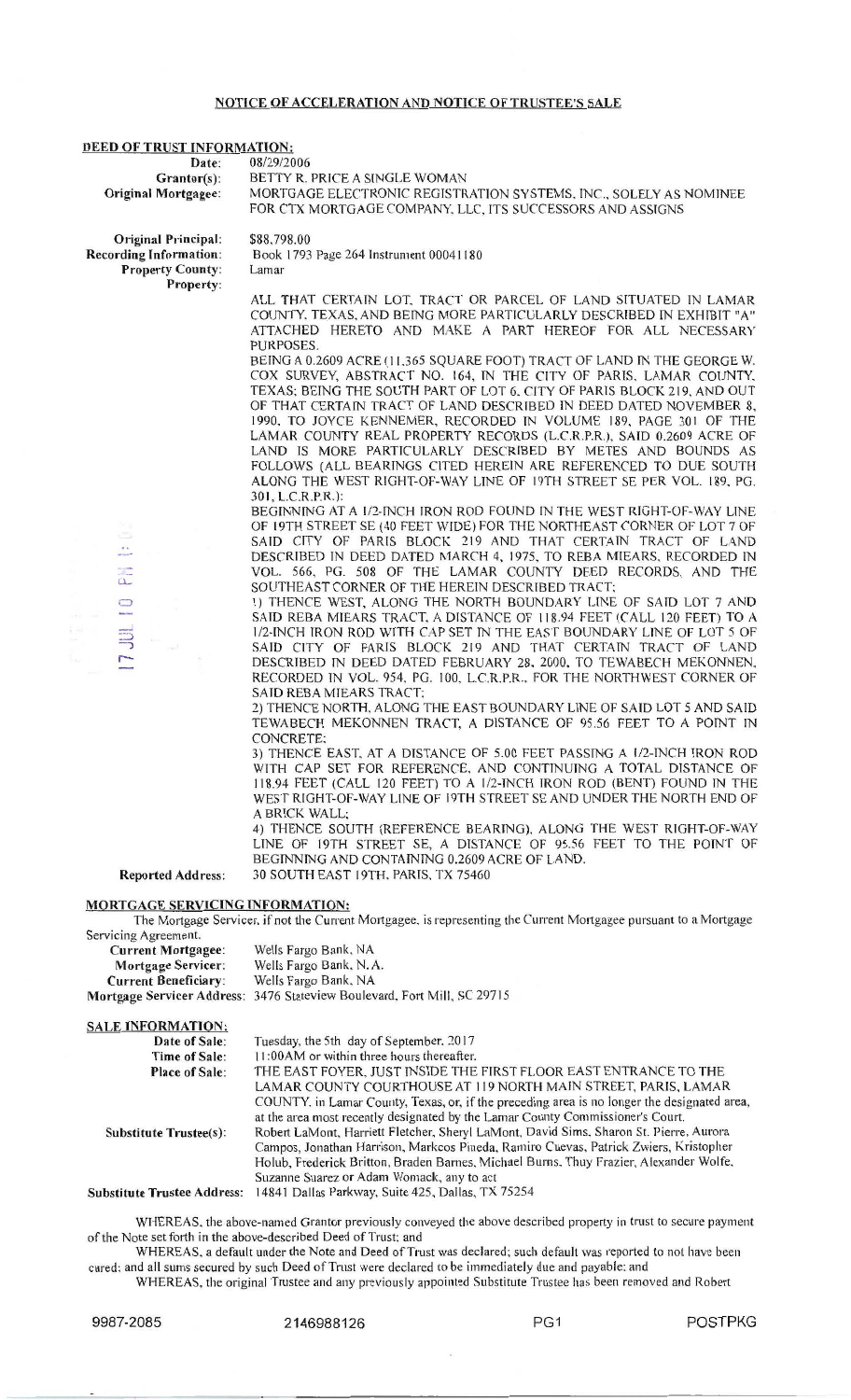LaMont, Harriett Fletcher, Sheryl LaMont, David Sims, Sharon St. Pierre, Aurora Campos, Jonathan Harrison, Markcos Pineda, Ramiro Cuevas, Patrick Zwiers. Kristopher Holub. Frederick Britton. Braden Barnes. Michael Burns. Thuy Frazier. Alexander Wolfe, Suzanne Suarez or Adam Womack, any to act. have been appointed as Substitute Trustees and requested to sell the Property to satisfy the indebtedness; and

WHEREAS. the undersigned law firm has been requested to provide these notices on behalf of the Current Mortgagee, Mortgage Servicer and Substitute Trustees:

- NOW, THEREFORE, NOTICE TS HEREBY GIVEN of the foregoing matters and that:
- I. The maturity of the Note has been accelerated and all stuns secured by the Deed of Trust have been declared to be immediately due and payable.
- 2. Robert LaMont, Harriett Fletcher, Sheryl LaMont, David Sims, Sharon St. Pierre, Aurora Campos, Jonathan Harrison, Markcos Pineda, Ramiro Cuevas, Patrick Zwiers, Kristopher Holub, Frederick Britton, Braden Barnes, Michael Burns, Thuy Frazier, Alexander Wolfe, Suzanne Suarez or Adam Womack, any to act, as Substitute Trustee will sell the Property to the highest bidder for cash on the date, at the place, and no earlier than the time set forth above in the Sale Jnforniation section of this notice. The sale will begin within three hours after that time.
- 3. This sale shall be subject to any legal impediments to the sale of the Property and to any exceptions referenced in the Deed of Trust or appearing ofrecord to the extent the same are still in effect and shall not cover any property that has been released from the lien of the Deed of Trust.
- 4. No warranties, express or implied. including but not limited to the implied warranties of merchantability and fitness for a particular purpose shall be conveyed at the sale, save and except the Grantor's warranties specifically authorized by the Granter in the Deed of Trust. The property shall be offered "AS-TS". purchasers will buy the property "at the purchaser's own risk" and "at his peril", and no representation is made concerning the quality or nature of title to be acquired. Purchasers will receive whatever interest Grantor and Grantor's assigns have in the property, subject to any liens or interests of any kind that may survive the sale. Interested persons are encouraged to consult counsel of their choice prior to participating in the sale of the property.

Very truly yours,

Buckley Madole. P.C.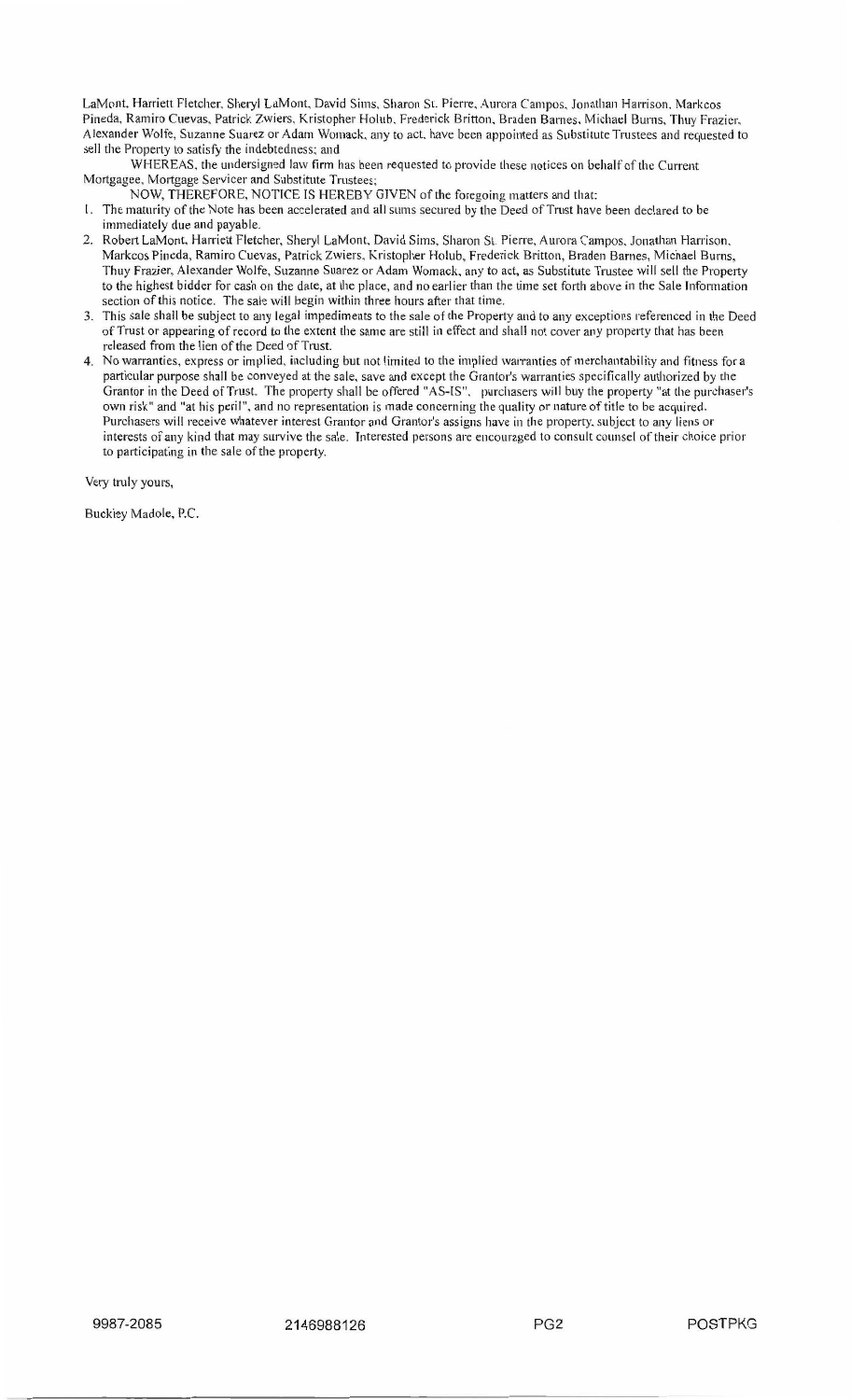#### **AFFIDAVIT OF POSTING**  THE STATE OF TEXAS  $\zeta$ *§*  COUNTY OF LAMAR ş

Pursuant to the applicable provisions of Texas law. I. Shannah Howle. Jon Murphy Howle. Sue Spasic. Zoran W. Spasic, Braden Barnes, Michael Burns, Thuy Frazier, Alexander Wolfe, Suzanne Suarez or Adam Womack on the \_\_\_\_ day of ----------- ----------, 20\_, on behalf of and at the specific instruction and request of Wells Fargo Bank, NA did file a Notice of Trustees Sale with the County Clerk of Lamar County. Texas and did post a like Notice at the designated location at the Courthouse of Lamar County, Texas. The land described in the Notice of Trustee's Sale is located in Lamar County. Texas and is described in Exhibit "A" set out below'attached hereto and incorporated herein by reference for all purposes.

DATED: --------· 20\_.

Shannah Howle. Jon Murphy Howle, Sue Spasic. Zoran W. Spasic, Braden Barnes, Michael Burns, Thuy Frazier, Alexander Wolfe. Suzanne Suarez or Adam Womack